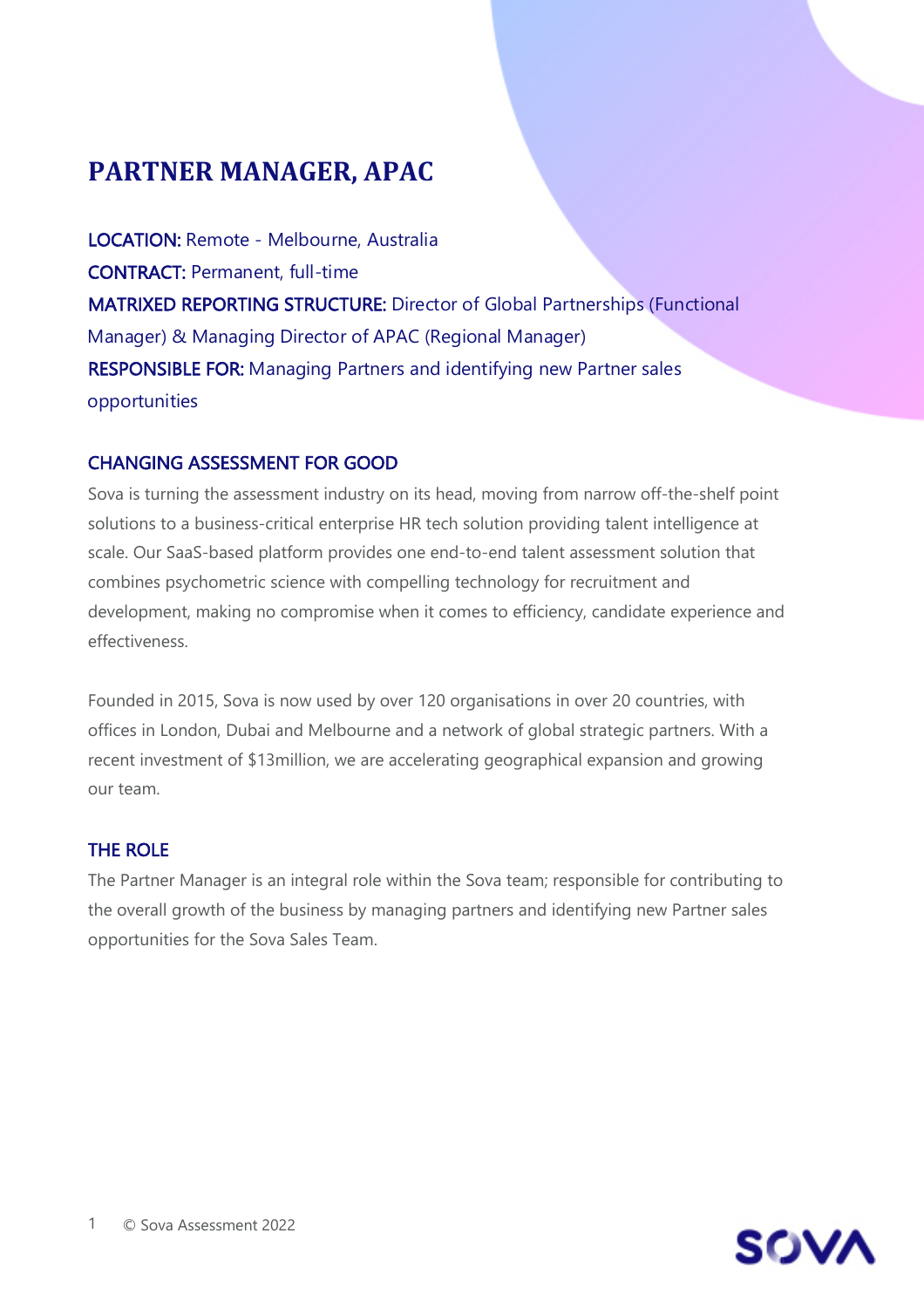#### ROLE OBJECTIVES

Performance in the role will be measured by the following:

- 1. Building strong relationships with existing partners resulting in high retention.
- 2. Generate Partner Qualified Leads (PQL's) for the sales team.
- 3. Managing partner requests to ensure they are fulfilled in a timely and comprehensive manner.
- 4. Successful oversight of core elements of the partner programme such as QBR's, onboarding, sales enablement, training and Sova's online Partner Hub.

## ROLE RESPONSIBILITIES

- Oversee and input to a systematic, process-driven approach to partner relationship management.
- Identify and source partnership opportunities through inbound lead follow up and outbound calls, e-mails, and client meetings.
- Research new and existing partners, identify key stakeholders and generate interest in Sova's offering.
- Onboard and enable new partners to successfully embed Sova's solutions.
- Work with Marketing to oversee and manage online Partner Hub content.
- Ensure engagement and use of online Partner Hub across partner stakeholders.
- Organise, plan, prepare and lead Quarterly Business Reviews.
- Oversee partner invoicing schedule and renewal timings
- Oversee helpdesk requests and work with internal stakeholders such as Customer Services to ensure a timely resolution.
- Work with Marketing on partner communication, including Newsletters.
- Be knowledgeable about psychometrics and the assessment market.
- Proactively work with partners to maximise their selling potential.
- Collaborate with senior management and other marketing teammates to align our internal goals with new and existing partner relationships.
- Negotiate and finalise deals in accordance with company's contract guidelines and policies.
- Deliver a great experience to our partners when working with our organisation you will represent our brand and be our partner's liaison internally.
- Run regular training sessions and platform demos with partners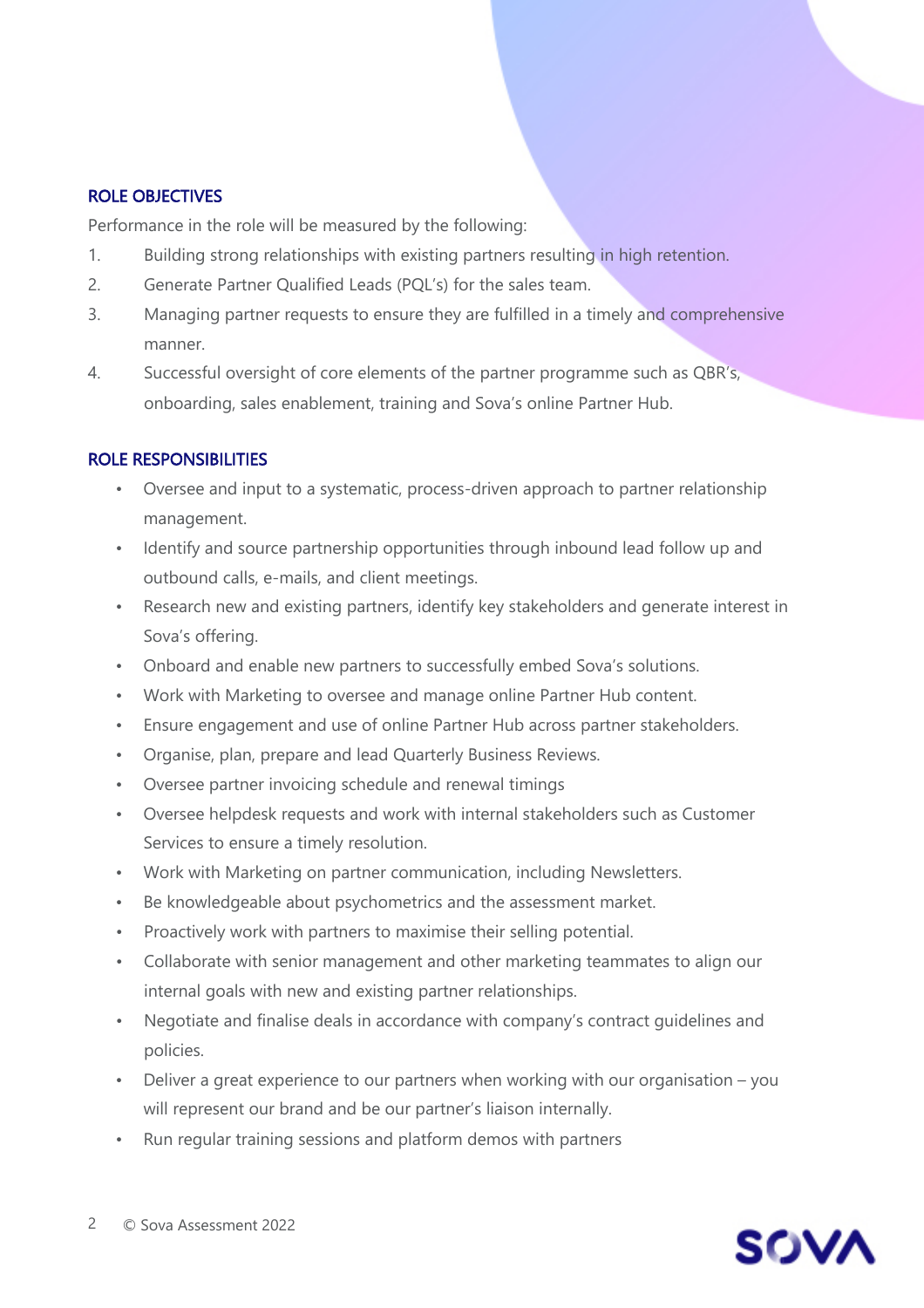- Educate and keep partners updated on Sova's growing platform and roadmap
- Scope the application of new product developments with partners, work alongside the Client Success team to successfully embed these.
- Forecast, measure, and report the results of various projects with partners, including co-created and/or co-branded content promotions, lead sharing and/or event partnerships.
- Keep a great ongoing relationship with current partners and offer new way to grow the partnership.
- Work with internal teams to assist in scoping and qualifying requirements and hand over leads to sales.
- Regular use of Salesforce.com.
- Conduct behaviour in line with the core Sova values (Making Science Work, Different Together, Restless Spirits, Ever Upwards)

#### THE PERSON

- Previous working experience as an Outreach, Account and Partnerships Manager for three+ years.
- Knowledge of psychometrics and experience selling assessment technology.
- Outstanding communication and interpersonal skills.
- Excellent organisational and time management skills.
- Strategic thinker.
- Networking aptitude.
- Great multitasking skills.
- Attention to detail.
- Some national and international travel may be required.
- Flexible to accommodate global meetings and working with colleagues across time zones.

## WHATS LIFE LIKE AT SOVA?

As a Sova team member, your part of a close-knit group, transforming the world of talent assessment. We recognise that the sum of the team is greater than its parts, so we want people who work well as part of a team and who see shared goals as more important that their own. We're serious about work/life balance. Our team works hard,